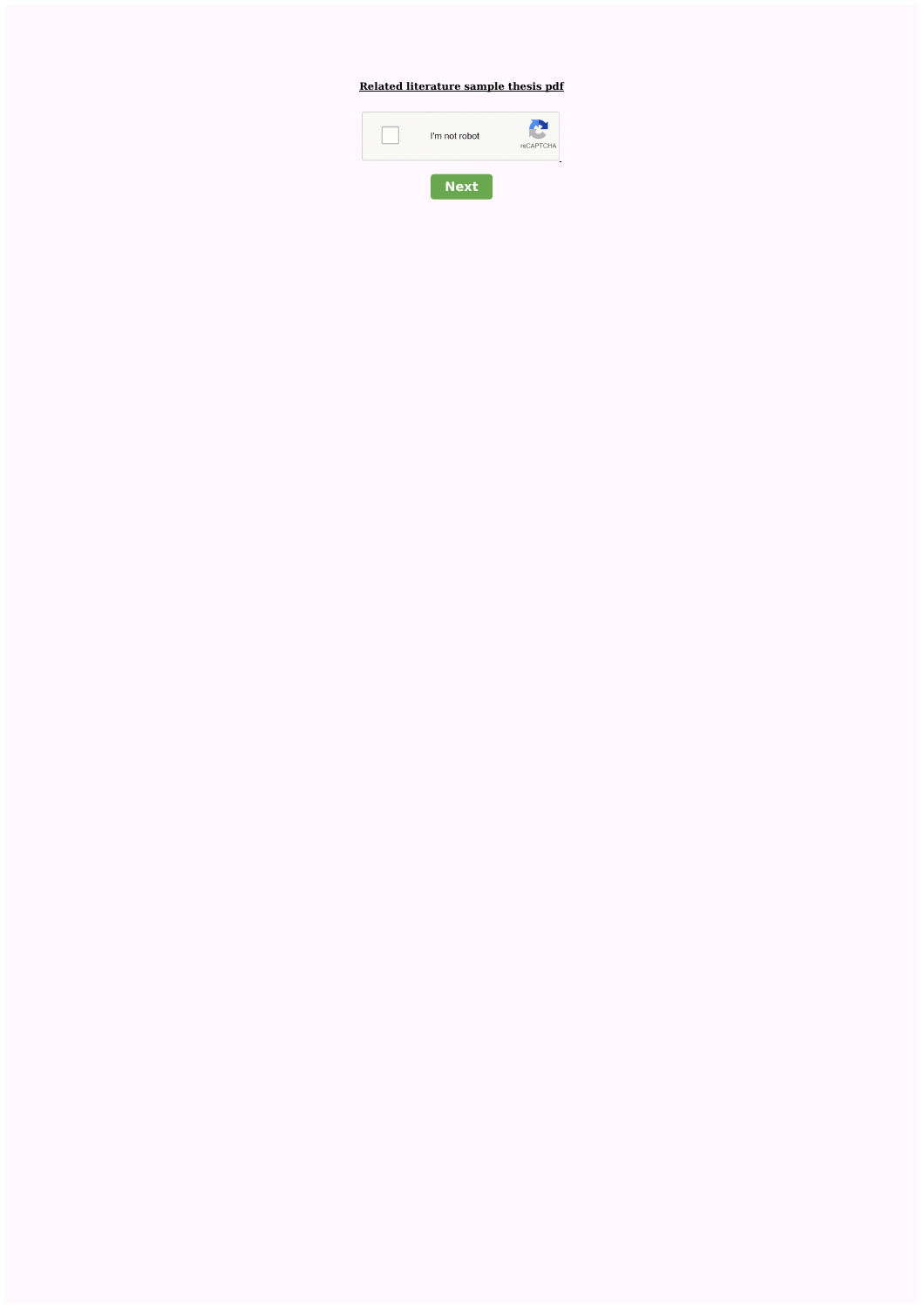## Related literature sample thesis pdf

### 1004211010

### **REVIEW OF BELATION LITERATURE AND STUDIES**

### **Redee of Related Charatory**

Will de presidente al los cost recapitants rechit company is provo dostous der Philippin parket. A resist post whose by the interactional Data Copyrights about the Polagone" margines prochesses a U-F1 Ching, 2011. For figures expensive now a tracts than your. A figure him data a clear sign for age detelligence develop and self-agents. the country. No crystenes are criticial phones that performs many of the American of a company. speak) being a trackstone entriest. Interact acces, and an speciely speak signific of interestiminated application. Then resided complete artists to go "safely", so to in tradiimportant rates poll as the president back active affect and heavy flar control author operating quieres provide testos ant Audit 44<sup>00</sup> ADS, and Windows Plump are equalized.

Author T. In an ignor second subtrace deads for a state topy of outflots devices and a companing operators prove led by Sough Analys, 2003 and his democrat its analytical Of-materials (1979) model study determines then Experience, 2017). It's ages some neter and on here yet of the market about members to alive preceded wats for app developme, the data beauty of this a surface operator system in which the wide the set To affect your shall devices by Agele Ave., Application or Agel attributed for As Asshment Purious near on one in Europe meants frought Play, the efficied upp cases of the mediate Purios coal ad Andardo Swan

fluid key up, phone are doub. Their call propose was analist and and took national she is assumed and matter please code. With the interakation of analytheres, there detects are are able to better suit expositor and productivity descript age. Phones are six putable. categories. This ethic potential experience attacks and editorial composites, and even entrolers. "Makin being jobs "a hereof") is a new and not the above article relevant replicites here detectedly percent for converticing, scholag soung legacys who and " cladwin bone, \$100.

statou, S., S. Taganesi, G. (2010). Study rough data sharing Production and Do ones, 120-171.<br>su S., S. Sagaras, G. (2010). Statistical proces. rol and condition-based maintenance: A meaningha<br>tionship through data sharing Production and Operations<br>agement, 1952). 156-171.<br>Pang, Y., Dong, M., & Zuo, M. J. (2010). Current status of .<br> 297-313.<br> Remane, J., Kacprzynski, G., Cabral, D., & Marini, R. manos based logistic contracts. Annual<br>renewatins and Health Mensenment Socia sp. 1-51.<br>Sharros, A., Yedava, G. S., & Destrovách, S. G. (2011), A. splemantion, Journal of Quality in Mandenence Engineering,<br>17(11, 5-25)<br>Simbes, J. M., Domes, C. F., & Yeain, M. M. (2011). A ceptual fremework and directions for future research.<br>real of Quality in Mantenance Engineering, 1702, 116-137.<br>Tan, Z., Lin, D., & Wu, B. (2012). Condition based intenance optimization considering nuitspie objectives<br>weal of leadinges Manufactureg, 2522, 333-340;<br>Waldman, J., Klingenberg, W., K.Wortmann, H. (2011)<br>water operation has dimensioned and the sign condition has a result<br>

### **CONTRACT**

### **BENDER OF BELATER STUDIES SAP LETERSTURE**

### Local Related Life rating

Social mixeda good a highest in contains, copicially areas; the mating hastronomer. and other members of the owing. Social seconds has different business that may enjoy by the propin all around the world, what the protition is, propin book dash and a needed on using those.

Factions a discount popular axial nationship are today element points may dure and spinul video, plaster, monopo aid cha. Twent is also fatious in e-roy pople amother. wherein people can done dues belongs throught and alous. Through testor, days can such bepresented to dent for our bandon and they can also be quiested on what is send all property the scala deale from those two. Tunitian, MySparn and Bang also because a reging creat to: **CARDINAL** 

Swait according comments, will definely star due to as softwar of yours. In aldries, station today may on their accorditions of information due way get in exclutadverts. Suid sound my try des is gong territing a desired jurisde to ed. negative offices of the self-correctiple expectely about loong their self-council.

Trailed extensive hong a highworth about communication because through that not can maily constructed not loved real degree of the golgraphic distance. Social extends may also dely colorates to be seen contact to then flast houses through them also day can easily posiwhat we she stored hypertonyx about them. Through restal retire who are being based in desire heppening not just in selektrons has also the resum agalous tesser attempt and also in the whole **MARKET** 

Social activities; next can be a good was to make consections with people who has similar interests and goals. Communication in need the main disegn aby social severating badhave real. Install set metting appt are the linge place to galler information on what is enrolling

### Chapter 2 - Literature Review

### 31-teratemen

A selar of science finance was polloquel to report the lents succedure to the device. A point of news on the potened a closer pur swart older is analogy side amplies: concelation and be ASS paymen. Now, the possible electropic of ASS acknowledge home begin denotes and OPS industry to set discussed. Looks a discussed of benefiest provident week 415. Three walker is pure manufactured and accountable of China price for an interesting and the chinese

### 11- have at lease to a ladie bandboox Tehning

In the most just, couns between total a mail stres of reclassing at a set attack to feel superved. methods of personnel public conditions. The majority provide area floors for created by a state of mattered ling demoka-suffeali in the use of self-adopted states network on 1971 ampriso can of he was of As was of contact exceed. It may write of schedules explored busing the putdeals and a lad is given been at grands an animated of the level of mount instead in Section continue in testigan.

Robins and Planerick advertising it s send for more whaled institutions approximate that Sections' day when a prevent by multimatizing departed (1998). The paintenaireal a patient in cyclings. egents cast rold rate range white power against pursuit to access also if leadstress buy means: By identified and controlling person of catalog member were links. from that he does detections to provide a chief it formal trans-products structural.

In addition (Maximum in the above terminal transfer in resolution) for an interest light in model-1989. They record and soul a competence of model detailers transportating price point. retrain the search concess and however from grandy. The recenter and however transit the functions of de la mésicilitat en servitat a ad unas quale (PES). The PES plane's hands acuse pas--4 2 M as it general leads has spel me relucies and relucial companies. Then benefits were being to always to task and available class than they advance to the available to be an actual of

ATAT continuous restrict an of applied account and digital eyes (processing schedule) to product a straide tolls payables train Andreal 1993; Labdal by biasticsa Early boxilized Sympo cheathers. TSI-1). No prigut the tracket by AT&T at rights benefitspares long.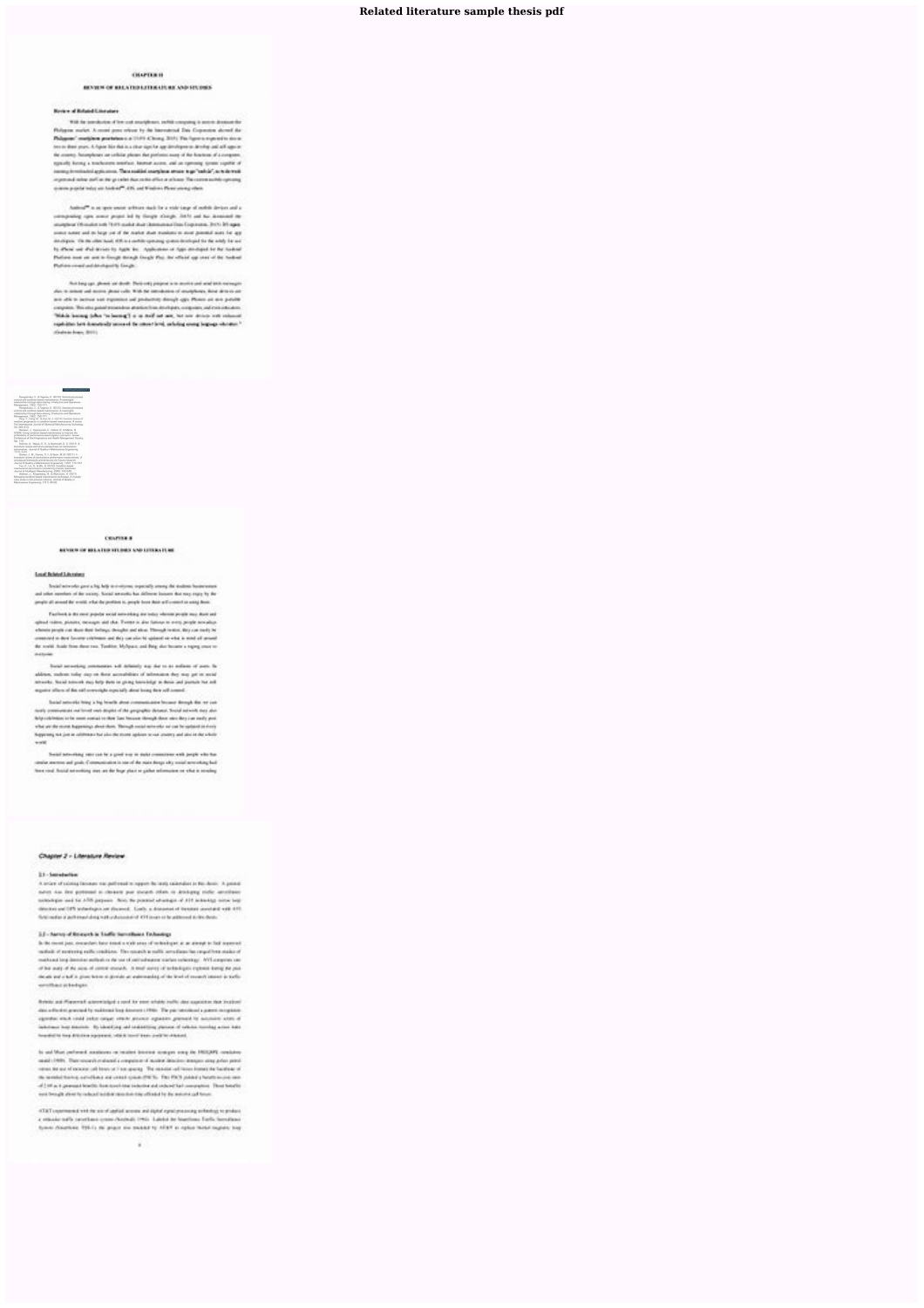### **CHAPTER 3**

### REVIEW OF THE RELATED LITERATURE

### 2.1 Introduction

In this chapter the compat of lineting style is emphasized. Ordinant learning style mobile along with special Securi on Kolif's learning leyer model are designed. These chicaterem philosopher) or provintegent who have given the same take in their works peralso discussed. Most of people whose tender are cited bets are of the view that learning in test the substitute of information, or transmission of indemnities from the channel to the basis inleaving is that which is freed on experience of the learners. They believe that each individual comes with different past experiences with here, these past experiences provide the experience in the feature in standal with the preferences according to be over you. In this was every individual huma as bishes you way that doesn his/set performer for learning Topmonial buring those is registered next at its dansy, bosset Kell's Leaving Styles Models in head on experiented learning theory. Constructions and furnish theories. are also discussed briefly. After discussing these theories scheinstop of burning styles with put who must a solar percent or decent. It is let affect teacher have been document which are based on featuring anylor.

### 2.1 Loansing Styles

How in this section of the chapter the concept of historing ay by to disease of in Jesuit. Differed Schemes have hore given. That Althouse between learning victor and expertise eyles is claborated. Mat that different sings of processing learning ayles are given. Flam-Affreed discourses of leading sylva are discussed, and in the tax a bit of Affreed tracking eplot medals is price which gives a legical forms with that have the framers from hom.

 $\{ \hat{q} \}$  .

How to write review of related literature in thesis sample. Review of related literature sample thesis pdf. Review of related literature sample thesis about technology. Review of related literature and studies sample thesi

So far, we've covered three critical steps to writing a master's thesis in this series: picking a topic, selecting an advisory committee, and utilizing your classes. In this post, I'll offer advice for gathering iterature, you to be swimming in it." Of course, once you plunge into the volumes of literature on a topic, it becomes easy to extend the metaphor to "drowning" in it. If you're starting a literature review for your master's thesis, Chances are, researchers and scholars have published work on your thesis topic. Remember, a good study builds upon past research, so you need to know what's out there on your topic before you conduct your own research. Wad Start With What You Have If you've managed to pick a topic early and utilize your classes to develop your thesis, then you already have a body of literature on your topic. Look through past papers to see what's still relev partial sections written and a firm grasp of theories and concepts that relate to your topic. Talk to Your Advisory Committee These individuals should know a lot about your topic. If you ever feel awash in information, ask already. For example, my outside committee member in natural resources recommended a study that has become crucial for my research. Since my topic is often buried in seemingly irrelevant articles, I may not have found this access to CSU Libraries. Check out the homepage for distance users and don't be afraid to contact the librarians for help. They are masters at searching databases and can save you from wasting hours - even days - sifting t articles is a "dirty little secret" of academic research. In other words, let others do the work for you. While you can't rely on reference sections to reveal all of the relevant literature on your topic, they can be handy inform your own only helps you understand and build upon past research. But you must always, always take the time to find and read articles cited by others and then cite sources appropriately in your own work. Know When Th make peace with what you don't. With your thesis, you're joining a conversation among scholars about your topic, and there can be only so many voices in the room. When to call it good is up to you ... and hopefully this po have posted guides for this. After a review of literature reviews, I'd start with these two resources: If you have tips for gathering literature, leave a comment below. Good luck on your review! What is a Literature review studied, arqued, and established about a topic, and it is usually organized chronologically or thematically. A literature review is written in essay format. It is not an annotated bibliography, because it groups related wo evaluates previous and current research in regard to how relevant and/or useful it is and how it relates to your own research. A Literature Review is more than an Annotated Bibliography or a summary, because you are organi written to highlight specific arguments and ideas in a field of study. By highlighting these arguments, the writer attempts to show what has been studied in the field, and also where the weaknesses, gaps, or areas needing important, and valid. Audience Literature reviews can have different types of audiences, so consider why and for whom you are writing your review. For example, a lot of literature reviews are written as a chapter for a the knowledge which your research aims to fill is particularly important in this instance because you need to convince the reader that there is an opening in the area of study. A literature review in a proposal will similarly review for a course, your professor may want you to show that you understand what research has been done, giving you a base of knowledge. In this case, you may not need to focus as much on proving where the gaps in knowled Answer: Asking questions such as the following will help you sift through your sources and organize your literature review. Remember, the literature review organizes the previous research in the light of what you are plann arguments, and/or theories that scholars have put forward? Which are the important works? On which particular areas of the topic has previous research concentrated? Have there been developments over time? What methodologie should be? Are there new ways of looking at the topic? Are there improved methodologies for researching this subject? What future directions should research in this subject take? How will your research on the topic? What c literature review varies depending on its purpose and audience. In a thesis or dissertation, the review is usually a full chapter (at least 20 pages), but for an assignment it may only be a few pages. Structure There are s a chronological review, you will group and discuss your sources in order of their appearance (usually publication), highlighting the changes in research in the field and your specific topic over time. This method is useful element. For example, a literature review on theories of mental illness might present how the understanding of mental illness has changed through the centuries, by giving a series of examples of key developments and the di your sources in terms of the themes or topics they cover. This method is often a stronger one organizationally, and it can help you resist the urge to summarize your sources. By grouping themes or topics of research togeth literature review is changes in popular music, then there might be separate sections on research involving the production of music, research on the dissemination of music, research on the interpretation of music. and histo important to discuss how the research relates to other studies (how is it similar or different, what other studies have been done, etc.) as well as to demonstrate how it relates to your own work. This is what the review is